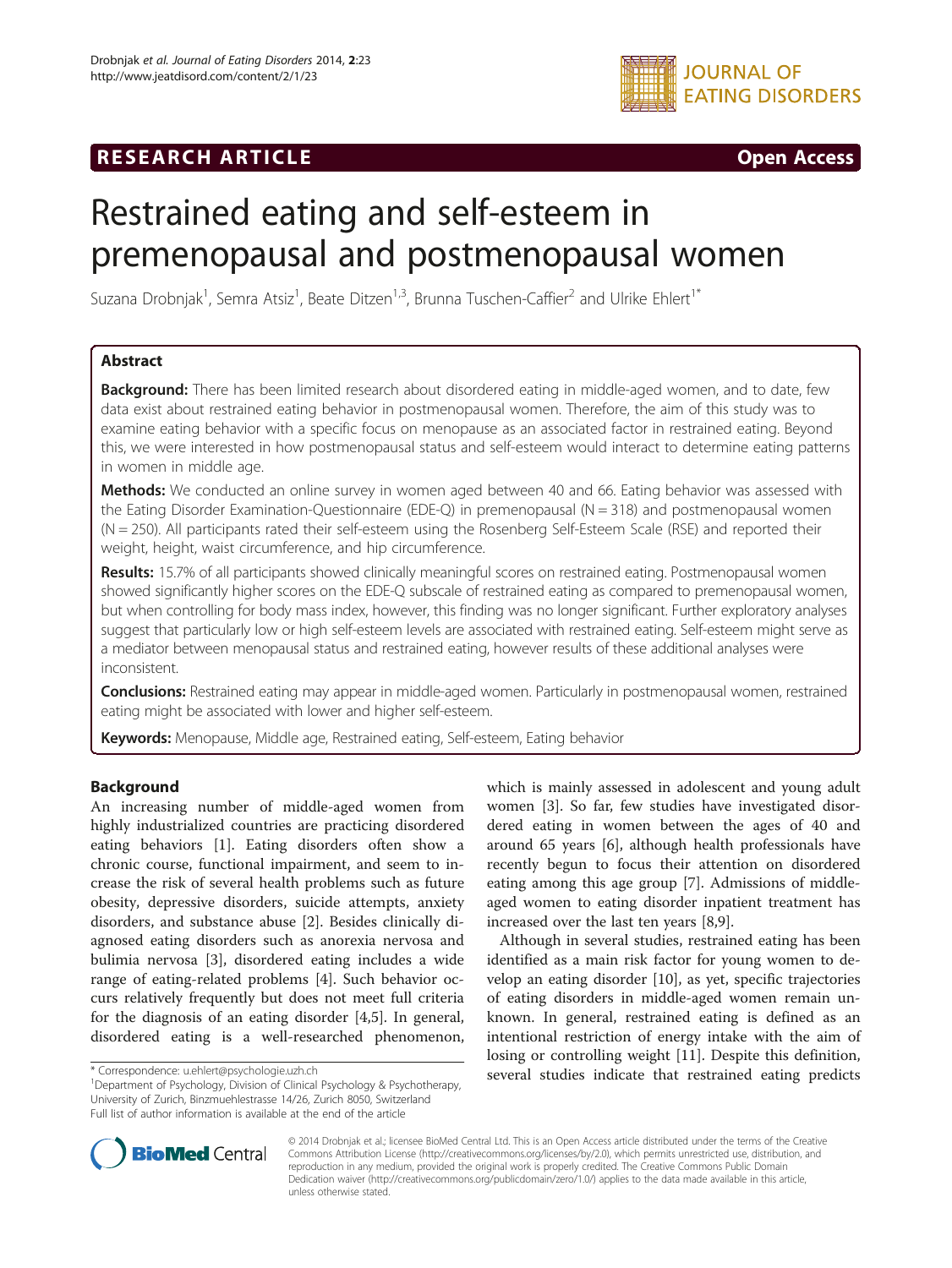weight gain and might be a risk factor for future onset of obesity [\[12,13](#page-8-0)].

Several studies found biological (e.g. body mass index), psychological (e.g. self-esteem), and sociocultural influences (e.g. weight-related teasing) [\[1\]](#page-8-0) to predict disordered eating patterns – and these seem to be independent of age. However, a specific factor associated with eating behavior in middle-aged women might be menopause status. Menopause is defined as the permanent cessation of the primary functions of the human ovaries [\[14\]](#page-8-0). Menopause can be determined retrospectively, once 12 months have elapsed with no menstrual cycle, and this time frame distinguishes menopause from other related terms such as premenopause, perimenopause and postmenopause [[14](#page-8-0)]. Premenopause describes a period of time with regular menstrual cycles. Perimenopause is a period of time when menstrual cycles begin to become irregular. Finally, postmenopause starts after the final menstrual period. After 12 months of amenorrhea, it can be determined that a woman has entered postmenopause [\[14\]](#page-8-0).

Menopausal transition is a complex psychophysiological process [[14](#page-8-0)]. During the menopausal transition, women could gain an average of 2 to 2.5 kg in weight over 3 years, which is often regarded as the major contributing factor to midlife body weight gain in women [[15\]](#page-8-0). Besides this, it has been shown that a shift to an abdominal fat redistribution occurs [\[16](#page-8-0)]. Since slimness is an important criterion of female attractiveness in many societies [\[17,18\]](#page-8-0), it can be assumed that middleaged women may experience a loss of attractiveness due to the age-related naturally occurring weight gain [\[19](#page-8-0)]. However, the data regarding body image in this age group are contradictory. Although researchers found that the perception of attractiveness is not influenced by age or menopausal status [\[19\]](#page-8-0), postmenopausal women reported less positive attitudes about their appearance than premenopausal women [\[20\]](#page-8-0).

Overall, body weight and female self-experienced attractiveness are closely connected, as are self-rated attractiveness and self-esteem [[21](#page-8-0)]. Additionally, as supported by meta-analyses, self-esteem seems to be associated with disordered eating [\[22\]](#page-8-0). Lower self-esteem, which means a reduced sense of contentment, self-acceptance, and a reduced appraisal of one's own worth, predicts higher rates of eating disorders in young women [\[22-25\]](#page-8-0) and body dissatisfaction or symptoms of bulimia nervosa in middleaged women [[7,26,27\]](#page-8-0).

Our study was designed with two aims: first, to examine the association between menopausal status and disordered eating, with a particular focus on restrained eating in middle-aged women. Our hypothesis was that postmenopausal women will show increased scores in disordered eating than premenopausal women. Our second aim was to examine the role of self-esteem in disordered eating in

this age group. We hypothesized that low self-esteem will be positively associated with disordered eating in postmenopausal women.

## Methods

### Data collection and participants

Potential participants were contacted by email using mailing lists and websites from women's organizations (e.g. [www.frauenlandsgemeinde.ch](http://www.frauenlandsgemeinde.ch)) in Switzerland. The information of the advertisement in the internet in order to inform and recruit the women contained a brief explanation about the study: We introduced the background of the study with the fact that little has been known about eating behavior and related factors in middle-aged women. After this short introduction we informed potential study participants that the online questionnaire would contain questions about demographics, their eating behavior, psychological variables, and menstrual cycle status. Email recipients were also informed that the online survey would take about 15 minutes. The inclusion criteria was age over 40 and female gender. At the end of our information letter, we referred to the link, which had to be opened in order to get to the questionnaire. The survey was programmed using the software Unipark [\(http://www.unipark.info/1-0](http://www.unipark.info/1-0-online-befragungssoftware-fuer-studenten-und-universitaeten-unipark-home.htm) [online-befragungssoftware-fuer-studenten-und-universi](http://www.unipark.info/1-0-online-befragungssoftware-fuer-studenten-und-universitaeten-unipark-home.htm)[taeten-unipark-home.htm\)](http://www.unipark.info/1-0-online-befragungssoftware-fuer-studenten-und-universitaeten-unipark-home.htm). Overall, we sent about 5'000 Email invitations and 1101 potential participants started to fill out our questionnaire. The drop-out rate (participants who did not fill out the questionnaire completely) in

our study was 40.2%. Participation in the study was voluntary and all women gave their informed consent. Only participants who agreed with the informed consent were able to fill out the questionnaire. Upon completion of the questionnaire, the participants were thanked for their filling in the questionnaire and informed that their anonymity would be guaranteed. Participants who were interested in a follow-up study or who wished to receive further information on the study results could leave their e-mail addresses. Additionally, contact information was provided for the unlikely event that responding to stress or symptom-related questions caused acute psychological problems. This study was conducted in accordance with rules and regulations of the appropriate ethics committee (The Faculty of Arts and Humanities of the University of Zurich, Switzerland).

We excluded participants with the following criteria: age under 40 or over 66, pregnancy, self-reported Affective Disorder, Eating Disorder or Anxiety Disorder, last menstruation more than 15 years ago and participants who did not complete all questions. After the completion of the study, menopausal status was defined as follows: premenopausal women  $(N = 318)$  reported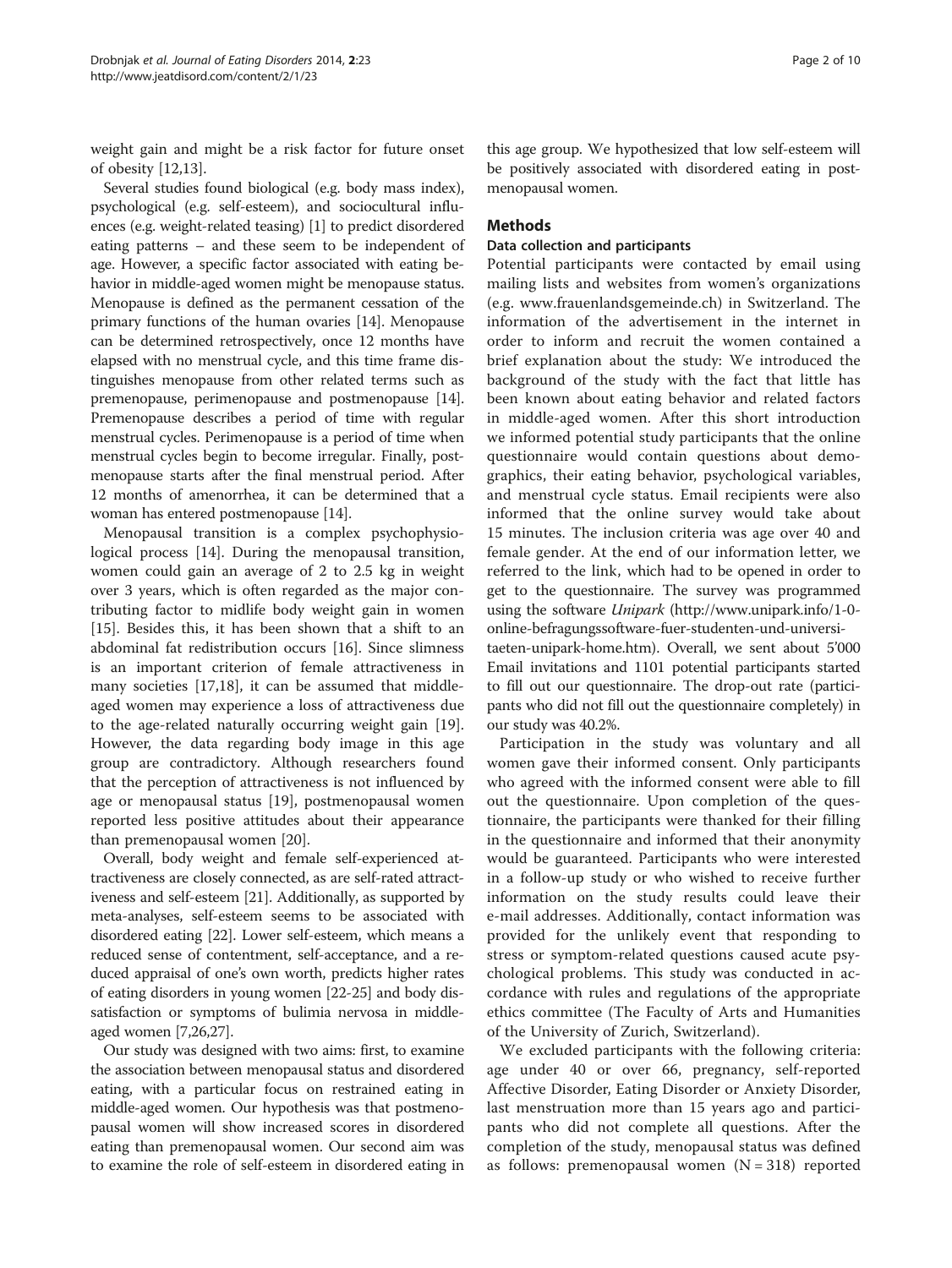to have a regular or irregular menstrual cycle in the past 12 months, which means that participants with a possible perimenopausal status were in the group premenopausal women included, too. Postmenopausal women  $(N = 250)$  had not had a menstrual cycle during the past 12 months. The women were asked to provide the date (day, month, year) of their last menstruation. The detailed process of recruitment and the selection of the two groups from a large sample are shown in Figure 1.

## Assessment measures

The online survey consisted of 58 items. The first section of questions comprised items addressing sociodemographic, general health-related, and menstrual cycle-related variables. The second section of the

## Body Mass Index and Waist-to-Hip Ratio

Participants were asked to indicate their weight and height, and BMI was calculated as weight divided by the square of height in cm. Besides this, participants were asked to measure their waist (at the midpoint between the lower margin of the last palpable rib and the top of the iliac crest) and hip circumference (widest portion of the buttocks) [\[28](#page-8-0)]. Waist-to-hip ratio (WHR) was calculated by dividing the waist by the hip circumference [\[28\]](#page-8-0). In addition, we illustrated the definition of the WHR measurement with a picture. WHO norms [[28](#page-8-0)] define obesity for females as a WHR above 0.85, or a BMI above 30). BMI and WHR were used as control variables in this study.

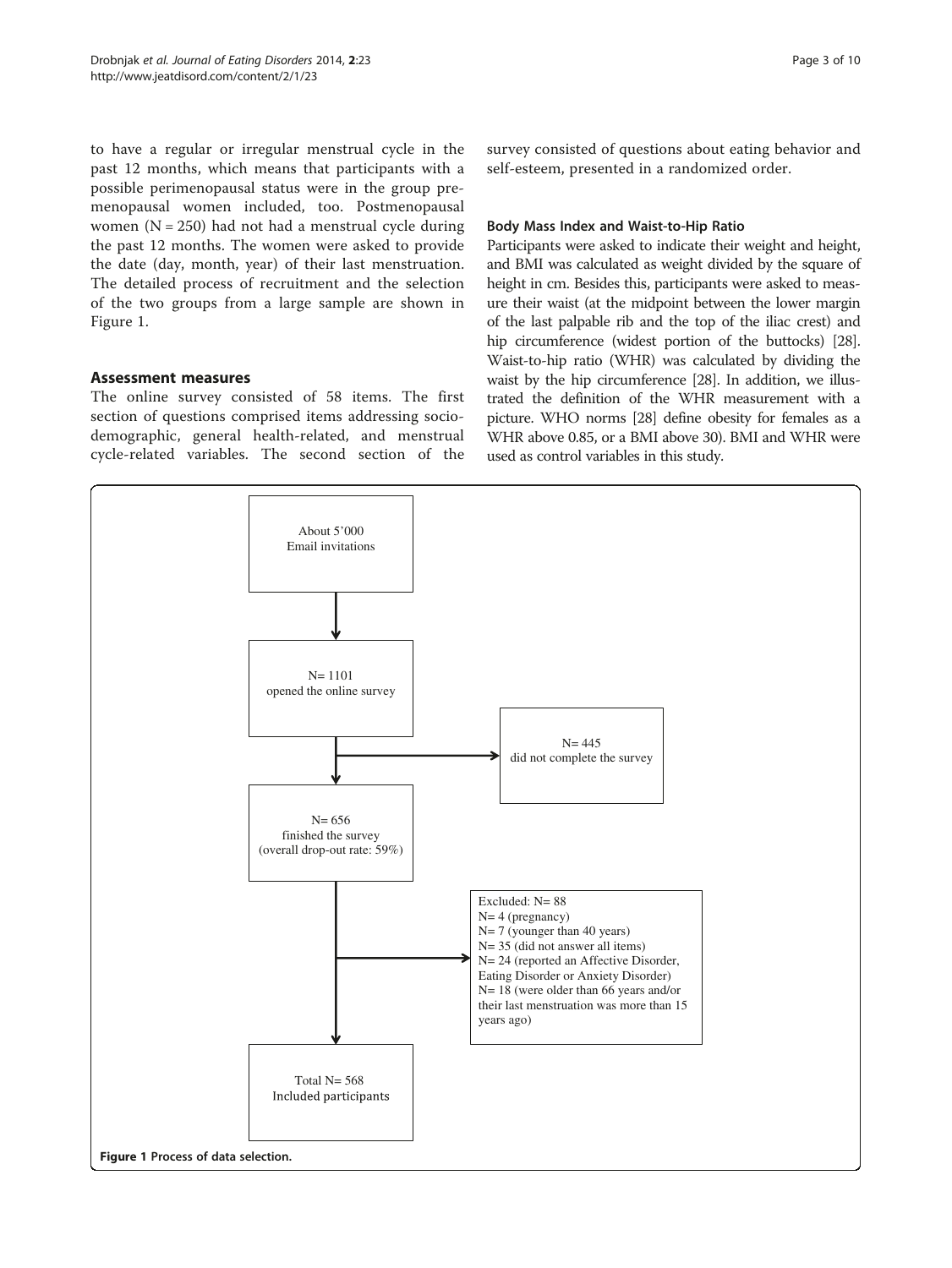#### Eating behavior

Eating behavior was assessed with the German version of the Eating Disorder Examination-Questionnaire (EDE-Q) [[29,30](#page-8-0)]. The EDE-Q is a self-report instrument with 36 items covering the previous 28 days. It contains four subscales measuring restrained eating, shape concern, weight concern, and eating concern, to be summarized with a global score. The items can be answered on a 7-point scale, with higher scores reflecting greater eating-related pathology. Frequencies of disordered eating behaviors including binge eating and various compensatory behaviors are also assessed. Based on this questionnaire, "extreme dietary restraint" was defined with reference to the EDE-Q "food avoidance" item, namely "going without food for a period of eight or more waking hours on average three or more times per week in order to influence weight or shape" [\[31,32](#page-8-0)]. For the EDE-Q, norms for anorexia nervosa, bulimia nervosa, and eating disorders not otherwise specified are available for young women [\[29,30,33](#page-8-0)]. The scores of the subscale "restrained eating" range from 0.1 to 2.6 among women without diagnosed eating disorders, while means of restrained eating between 2.7 and 6 are found in women with eating disorders. Women with clinically meaningful scores show values ranging between 3.7 and 6.0 for "shape concern", between 3.09 and 6.0 for "weight concern", and between 1.85 and 6 for "eating concern" [\[30\]](#page-8-0).

Additional six items measure diagnostically relevant information, e.g. symptoms of binge eating. In our study, we analyzed the item 13 "Over the past 28 days, how many times have you eaten what other people would regard as an unusually large amount of food (given the circumstances)?" and item 14 "On how many of these times did you have a sense of having lost control over your eating (at the time you were eating)?". These key behavioral items were dichotomized for any occurrence  $(\geq 1)$  episode versus 0 episodes over the past 28 days) and regular occurrence  $(≥4$  or < 4 episodes in the last 28 days) [\[31\]](#page-8-0).

In this study, the Cronbach's alpha for each subscale was acceptable (restrained eating = .78; shape concern = .89; weight concern = .77; eating concern = .82).

#### Self-esteem

Self-esteem was assessed with the German version [[34](#page-8-0)] of the self-esteem scale (RSE) [[35](#page-8-0)], which is a widely used self-esteem inventory in social science research. The scale contains 10 items to be scored from  $1 =$  "totally disagree" to 4 = "totally agree". Negatively coded items were recoded in order to calculate the sum score. In the present study, the Cronbach's alpha for SES was .74, which is acceptable.

#### Data analysis

Following overall descriptive data analysis and the analysis of frequencies and intensities of disordered eating behavior, and the key behavioral factors for binge eating, premenopausal women and postmenopausal women were compared with regard to eating behavior, such as restrained eating, shape concern, eating concern and weight concern, using multivariate ANOVAs. Furthermore, BMI, age and WHR were included as covariates, and univariate ANOVAs with menopause status as factor and restrained eating or selfesteem as dependent variables were conducted. An additional univariate ANOVA was performed with menopause status as factor and "extreme dietary restraint" as dependent variable including the control variables BMI, age and WHR.

#### Results

#### Participants' characteristics

Table [1](#page-4-0) provides descriptive data of the total study sample  $(N = 568$  women, aged from 40 to 66 years).

### Frequencies and intensities of disordered eating behavior

80.8% ( $N = 459$ ) of all participants show a score higher than 0 on restrained eating.  $15.7\%$  (N = 116) of the participants show clinically relevant scores on restrained eating.  $10.7\%$  (N = 61) participants reported "Extreme" dietary restraint", defined as going without food for a period of eight or more waking hours on average three or more times per week. Of these 61 participants, one participant reported a BMI < 18.5, 42 a BMI between 18.5 and 25, and 18 women reported a BMI over 25.

Comparable scores were found in the subscales eating concern, weight concern and shape concern, with 56.9% to 82% of all participants reporting low to moderate manifestations of disordered eating. 6% to 12.5% reported clinically meaningful scores on these subscales. Figure [2](#page-4-0) displays the distributions of eating patterns.

In addition, results of the key behavioral features showed the following results:  $69.7\%$  (N = 396) showed no occurrence of eating large amounts of food (EDE-Q item 13), whereas  $30.3\%$  (N = 172) scored higher than 1. 86.7% ( $N = 493$ ) reported no regular occurrence of this behavior whereas  $13.3\%$  (N = 75) showed scores higher than 4. 77.5% ( $N = 440$ ) showed no occurrence of lost control during eating (EDE-Q item 14), whereas 22.5%  $(N = 128)$  scored higher than 1. 89.2%  $(N = 507)$  reported no regular occurrence of this behavior whereas 10.8%  $(N = 61)$  showed a score over 4.

## Correlations between eating behavior and associated variables

Most correlations were significant at the .001 level, except for WHR and menstrual status, where the associations with the other variables were mostly insignificant (see Table [2\)](#page-5-0).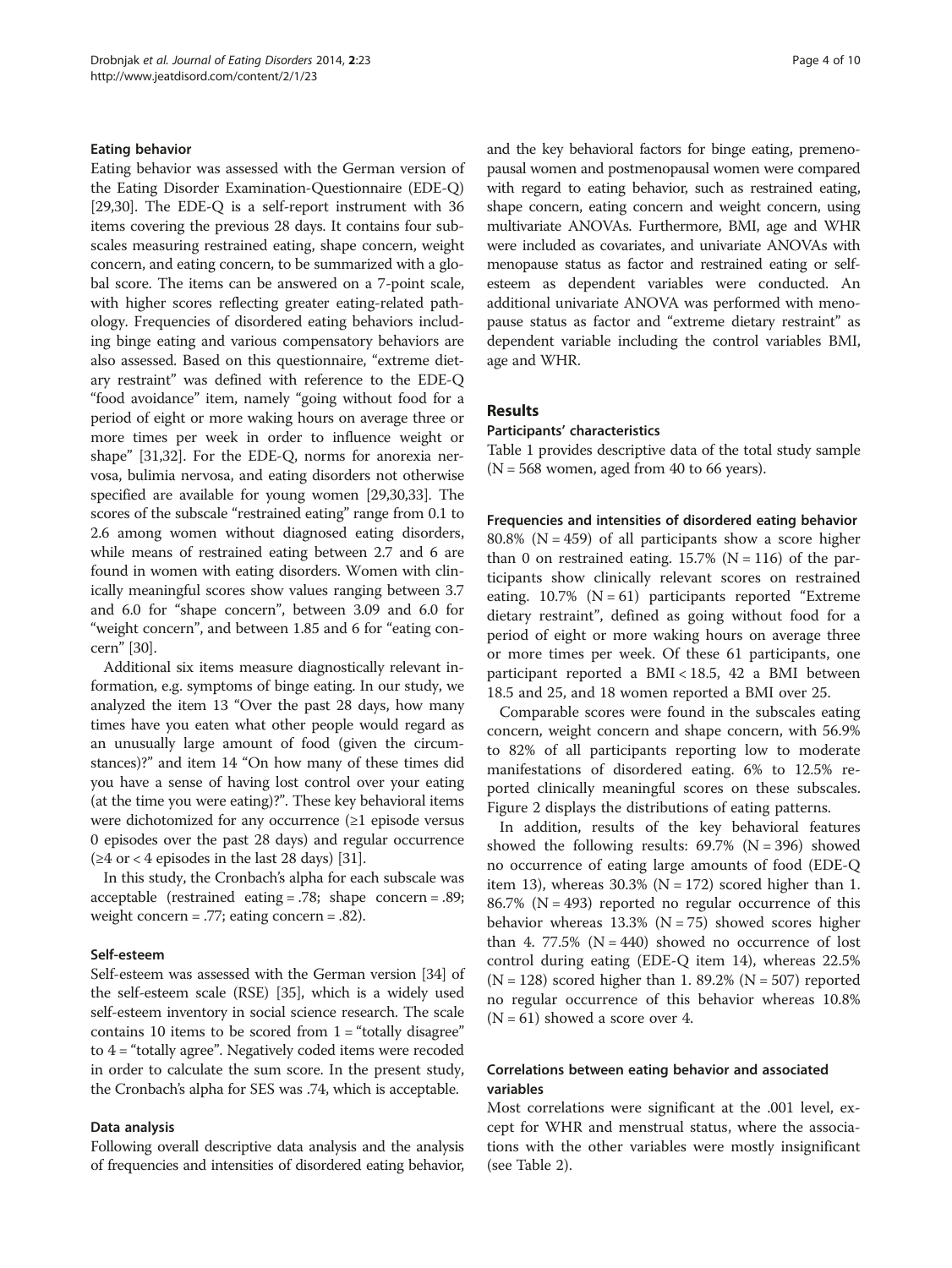<span id="page-4-0"></span>

| <b>Characteristics</b>                              | Premenopausal $(N = 318)$ | Postmenopausal $(N = 250)$ | Group difference t-test/Chi-square |
|-----------------------------------------------------|---------------------------|----------------------------|------------------------------------|
| Age                                                 | $M = 46.40$ , $SD = 3.96$ | $M = 54.98$ , $SD = 5.19$  | $T = -22.499$ , $p = .000$         |
| Education                                           |                           |                            |                                    |
| Any type of college and higher                      | $N = 228(71.7%)$          | $N = 139(49.6%)$           | $x^2$ = 6.698, p = .153            |
| Marital status                                      |                           |                            |                                    |
| Married/in a relationship                           | $N = 200(62.9%)$          | $N = 190(76.0\%)$          | $x^2$ = 0.536, p = .464            |
| Single/separated/divorced                           | $N = 118(37.1\%)$         | $N = 60$ (24.0%)           | $x^2 = 1.002$ , p = .317           |
| Employment                                          | 76-100%                   | $N = 152(47.8%)$           | $N = 95(38.0\%)$                   |
| unemployed/up to 75%                                | $N = 166(52.2%)$          | $N = 155(62.0\%)$          | $x^2$ = 3.003, p = .391            |
| Children                                            | $M = 1.4$ , $SD = .49$    | $M = 1.26$ , $SD = .44$    | $T = -1.144$ , p = .253            |
| Months after beginning of the last menstruation     | $M = 1.00$ , $SD = 1.79$  | $M = 97.81$ , $SD = 68.36$ | $T = 24.497$ , $p = .000$          |
| BMI                                                 | $M = 23.34$ , $SD = 3.86$ | $M = 23.74$ , $SD = 4.53$  | $T = -1.133$ , $p = .258$          |
| <b>WHR</b>                                          | $M = 0.812$ , $SD = 0.07$ | $M = 0.828$ , $SD = 0.09$  | $T = -1.758$ , $p = .080$          |
| EDE-Q_restrained                                    | $M = 1.23$ , $SD = 1.32$  | $M = 1.45$ , $SD = 1.35$   | $T = -1.983$ , $p = .048$          |
| $EDE-Q$ <sub>_eating</sub>                          | $M = 0.46$ , $SD = 0.87$  | $M = 0.48$ , $SD = 0.82$   | $T = -0.295$ , $p = .768$          |
| $EDE-Q_{weight}$                                    | $M = 1.28$ , $SD = 1.29$  | $M = 1.29$ , $SD = 1.27$   | $T = -0.080$ , $p = 0.936$         |
| $\mathsf{EDE}\text{-}\mathsf{Q}_{\mathsf{\_}shape}$ | $M = 1.63$ , $SD = 1.45$  | $M = 1.67$ , $SD = 1.47$   | $T = -0.305$ , $p = .761$          |
| <b>RES</b>                                          | $M = 39.77$ , $SD = 4.64$ | $M = 38.86$ , $SD = 4.82$  | $T = 2.288$ , $p = .023$           |

Note: EDE-Q  $_{\text{restricted}}$  = subscale restrained eating of the EDE-Q; EDE-Q  $_{\text{eating}}$  = subscale eating concern of the EDE-Q; EDE-Q  $_{\text{weight}}$  = subscale weight concern of EDE-Q; EDE-Q shape = subscale shape concern of the EDE-Q; BMI = body mass index; RSE = Rosenberg Self-Esteem Scale.

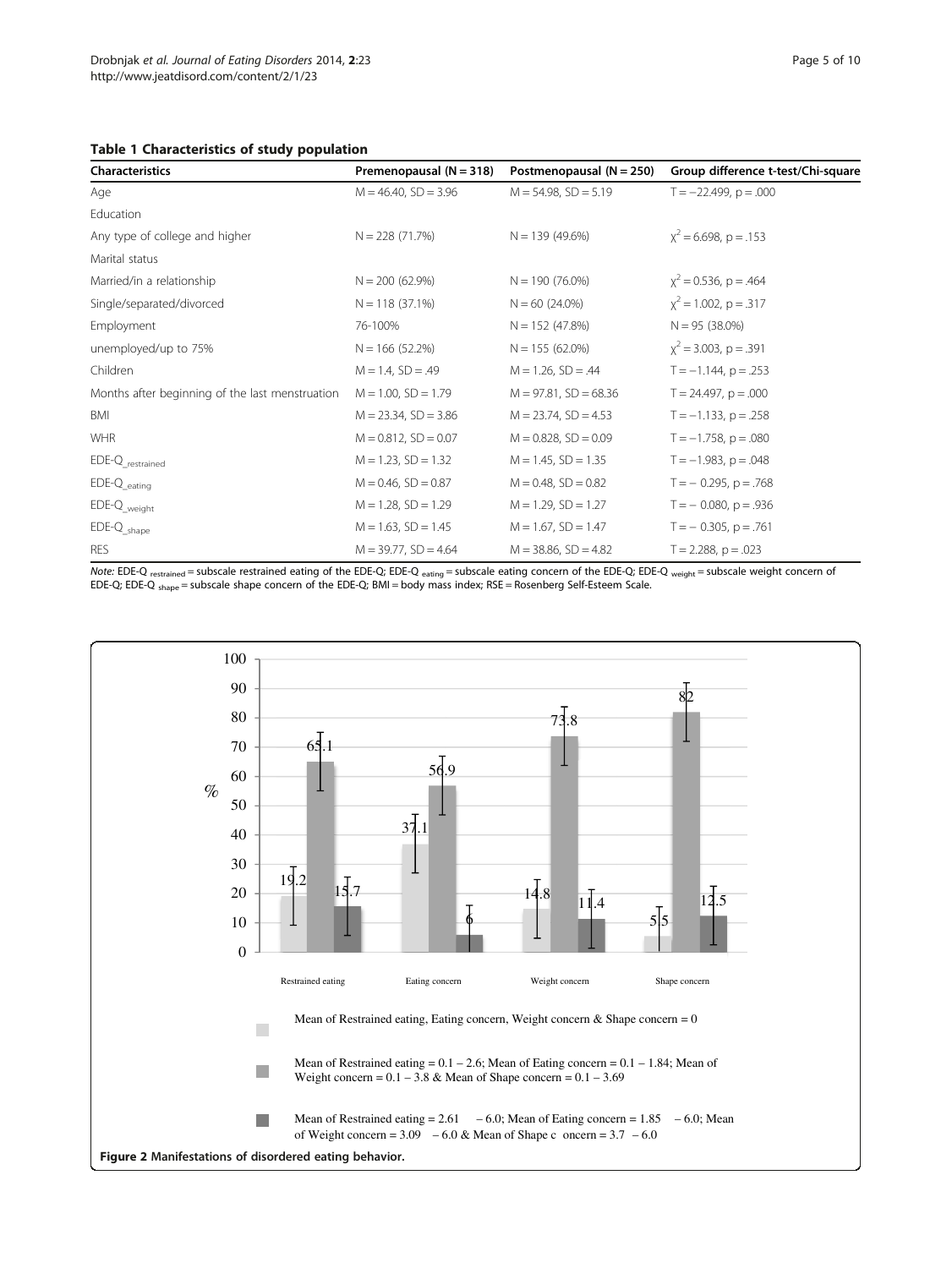|                |                         |                          | $\overline{2}$           | 3                 | 4                 | 5                 | 6    |        | M        | SD    | Range        |
|----------------|-------------------------|--------------------------|--------------------------|-------------------|-------------------|-------------------|------|--------|----------|-------|--------------|
|                | m.status                | $\overline{\phantom{a}}$ |                          |                   |                   |                   |      |        | $-0.087$ | .997  | $-1, +1$     |
| 2              | <b>RSE</b>              | $-0.096$ <sup>a</sup>    | $\overline{\phantom{a}}$ |                   |                   |                   |      |        | 39.351   | 4.717 | 17-50        |
| 3              | EDE-Q restraint         | .088 <sup>a</sup>        | $-213$                   |                   |                   |                   |      |        | 1.340    | 1.345 | $0-6$        |
| $\overline{4}$ | EDE-Q eating            | .005 <sup>b</sup>        | $-396$                   | .555              |                   |                   |      |        | .467     | .843  | 0-6          |
| 5              | EDE-Q <sub>weight</sub> | .000 <sup>b</sup>        | $-333$                   | .642              | .716              | $-333$            |      |        | 1.281    | 1.280 | 0-6          |
| 6              | EDE-Q <sub>shape</sub>  | .012 <sup>b</sup>        | $-322$                   | .638              | .701              | .910              |      |        | 1.651    | 1.451 | 0-6          |
| 7              | <b>BMI</b>              | .039 <sup>b</sup>        | $-0.043^{b}$             | .200              | .267              | .456              | .427 | $\sim$ | 23.495   | 4.144 | 14-46        |
| 8              | WHR                     | .096 <sup>b</sup>        | $-0.027^{b}$             | .032 <sup>b</sup> | .063 <sup>b</sup> | .142 <sup>a</sup> | .186 | .283   | .8182    | 0.081 | $.45 - 1.27$ |

<span id="page-5-0"></span>Table 2 Correlations between all variables in the study

Note: Unless otherwise noted, all coefficients were significant at the p = .001 level; <sup>a</sup>: significant at p < .05; <sup>b</sup>: non-significant; m.status = menopausal status, RSE = Rosenberg Self-Esteem Scale; EDE-Q restraint = subscale restrained eating of the EDE-Q; EDE-Q eating = subscale eating concern of the EDE-Q; EDE-Q weight = subscale weight concern of EDE-Q; EDE-Q shape = subscale shape concern of the EDE-Q; BMI = body mass index; WHR = Waist-to-Hip Ratio.

#### Group differences

The overall multivariate analyses (Hoteling-Spur) with menopause status as factor and the subscales of EDE-Q and RSE as dependent variables revealed a main effect of menopause status change  $[F(5, 562) = 2.584, p = .025,$ partial  $\eta^2 = .022$ ]. Results obtained by multivariate ANOVAs indicate that restrained eating in postmenopausal women is increased compared to premenopausal women  $(F[1, 566] = 3.931, p = 0.048,$  partial  $\eta^2 = .007$ ), and self-esteem is decreased in postmenopausal women  $(F[1, 566] = 5.234, p = 0.023,$  partial  $\eta^2 = .009$ ). No significant differences in other eating behavior variables, such as eating concern  $(F[1, 566] = 0.087, p = 0.768,$  partial  $\eta^2$  = .000), weight concern (*F*[1, 566] = 0.006, *p* = 0.936, partial  $\eta^2$  = .000), and shape concern (*F*[1, 566] = 0.093,  $p = 0.761$ , partial  $\eta^2 = .000$ ), were observed between pre- and postmenopausal women (see Table [1](#page-4-0)). No covariates were included in this multivariate analysis.

Results obtained by univariate ANOVAs with menopause status as factor and BMI as dependent variable indicate that Body mass index (BMI) did not differ between the groups  $(F[1, 566] = 1.284, p = 0.258,$  partial  $\eta^2$  = .002). Additionally, WHR did not differ between the groups  $(F[1, 330] = 3.091, p = 0.080,$  partial  $\eta^2 = .009$ ).

Results obtained by univariate ANOVAs with menopause status as factor and restrained eating as dependent variable show that when controlling for BMI, WHR and age, BMI was a significant covariate  $(F[1, 327] = 18.038$ ,  $p = 0.000$ , partial  $\eta^2 = .052$ ).

The results with the subgroup of women who reported "Extreme dietary restraint" showed a different pattern of findings: The univariate ANOVAs with menopause status as factor and restrained eating as dependent variable show that when controlling for BMI, WHR and age, menopause status  $(F[1,24] = 4.615, p = 0.042,$  $(F[1,24] = 4.615, p = 0.042,$  $(F[1,24] = 4.615, p = 0.042,$  partial  $\eta^2 = .161$ ) and WHR  $(F[1,24] = 5.406, p = 0.029,$  $(F[1,24] = 5.406, p = 0.029,$  $(F[1,24] = 5.406, p = 0.029,$  partial  $\eta^2 = .184$ ) were significant predictors of restrained eating.

Results obtained by univariate ANOVAs with menopause status as factor and self-esteem as dependent variable show that when controlling for BMI, WHR and age, menopause status  $(F[1, 327] = 5.789, p = 0.017, p = 0.017)$ tial  $\eta^2$  = .017) is a significant predictor of self-esteem.

## Associations between self-esteem and restrained eating U-shaped association between self-esteem and restrained eating

Results from the multiple regression analysis with selfesteem and self-esteem squared as independent variables and restrained eating as dependent variable are shown in Table 3 and suggest a U-shaped relationship (see Figure [3](#page-6-0)). Overall, self-esteem explained 6.1% of the variance in restrained eating.

A mediation analysis with menopause status as an independent, restrained eating as a dependent variable and self-esteem as potential mediator based on the Baron & Kenny [\[36](#page-8-0)] and Sobel method [\[37\]](#page-8-0) suggested that selfesteem mediated the relationship between menopause status and restrained eating. However, the bootstrapping approach by Preacher and Hayes ([\[38](#page-8-0)], and as available as an SPSS-syntax on their homepage, [http://www.](http://www.afhayes.com/spss-sas-and-mplus-macros-and-code.html) [afhayes.com/spss-sas-and-mplus-macros-and-code.html\)](http://www.afhayes.com/spss-sas-and-mplus-macros-and-code.html) did not provide significant results. We, thus, do not further interpret the results from the aforementioned mediation analyses.

#### **Discussion**

This study focused on the role of menopausal status and self-esteem in terms of their relationship with eating behavior in normal-weight middle-aged women. Overall,

Table 3 Multiple regression analysis with restrained eating as dependent variable

|                  | Unstandardized SE<br>coefficients, B |        | Standardized Level of | coefficients, $\beta$ significance, p |
|------------------|--------------------------------------|--------|-----------------------|---------------------------------------|
| Constant 9.566   |                                      | 1 946  |                       | .000                                  |
| RSE.             | - 382                                |        | $105 - 1340$          | .000                                  |
| RSE <sup>2</sup> | 004                                  | (1()1] | 1134                  | 002                                   |

Note: RSE = Rosenberg Self-Esteem Scale.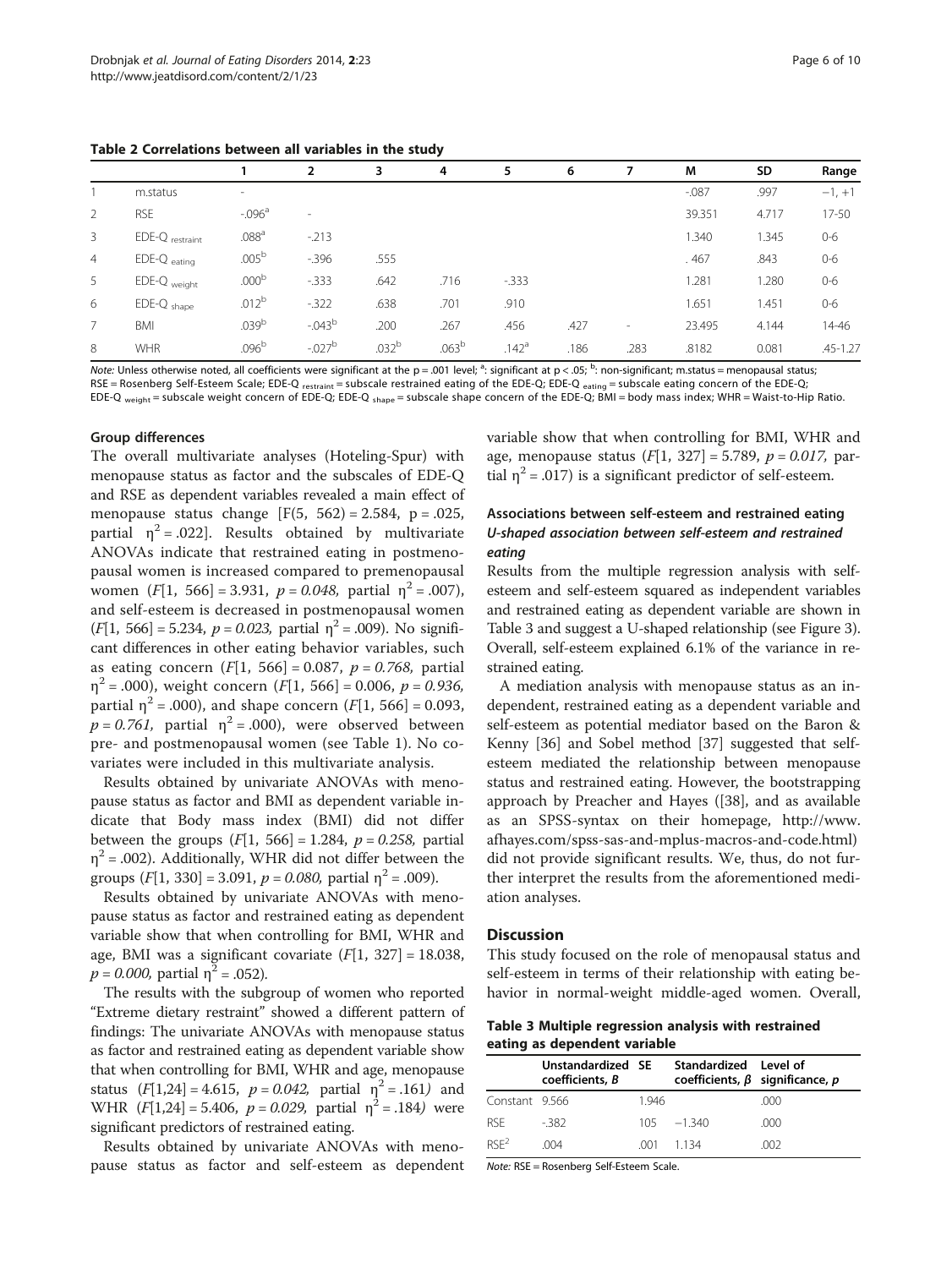<span id="page-6-0"></span>

the results suggest that restrained eating is a relavitely frequent behavior among middle-aged women: 15.7% of all participants report restrained eating scores in a clinically meaningful range. In addition, 10.8% - 13.3% of all participants showed a regularly occurrence of binge eating symptoms. Compared to premenopausal women, postmenopausal women report a decreased self-esteem and higher levels of restrained eating, whereas this effect disappears when BMI and age are controlled for. However, even when controlling for BMI, WHR and age, both menopause status and WHR seem to be in a relationship with extreme dietary restraint. Self-esteem was associated with restrained eating, showing a U-shaped curve. Based on these data, it might be followed that self-esteem mediates the relationship between menopausal status and restrained eating, however the results of the additional mediation analyses were inconsistent.

The assessed mean scores of the subscales of the EDE-Q indicate that middle-aged women's eating concerns are comparable with those of young adult women [[31\]](#page-8-0). However, to date, no normative data for this older age group are available. In the present study, a subsample of 6–15.7% women showed subscale scores in a clinically meaningful range, thus suggesting that negative body image and eating disorders may appear in older women [[39,40\]](#page-8-0).

Even tough a recent study examined overweight middleaged participants and showed increased restrained eating in postmenopausal women, our finding that normalweight postmenopausal women show increased restrained eating when not controlling for BMI could be seen in a similar line [[41](#page-8-0)]; we have also found an associtation between menopausal status and restrained eating.

The authors described that postmenopausal women  $(M = 51.7$  years) reported higher levels of dietary restraint than premenopausal women  $(M = 35.7 \text{ years})$ . However, in that study, postmenopausal women still had a significantly higher BMI than premenopausal women. To the best of our knowledge, this is the first study in this field, examining participants with normal weight. Although restrained eating and BMI are modestly positively correlated, it is highly surprising that restrained eating differs between the average normal-weighted preand postmenopausal women. This finding might have interesting implications for further studies.

Furthermore, menopause-related changes in body fat distribution or increasing BMI in middle-aged women are seen as having a negative impact on appearance [[42-](#page-8-0)[44](#page-9-0)[,25\]](#page-8-0). Beyond this, the physiological changes after menopause could be associated with increased feelings of body dissatisfaction and lower psychological wellbeing than in the years before menopause [\[45,46](#page-9-0)]. When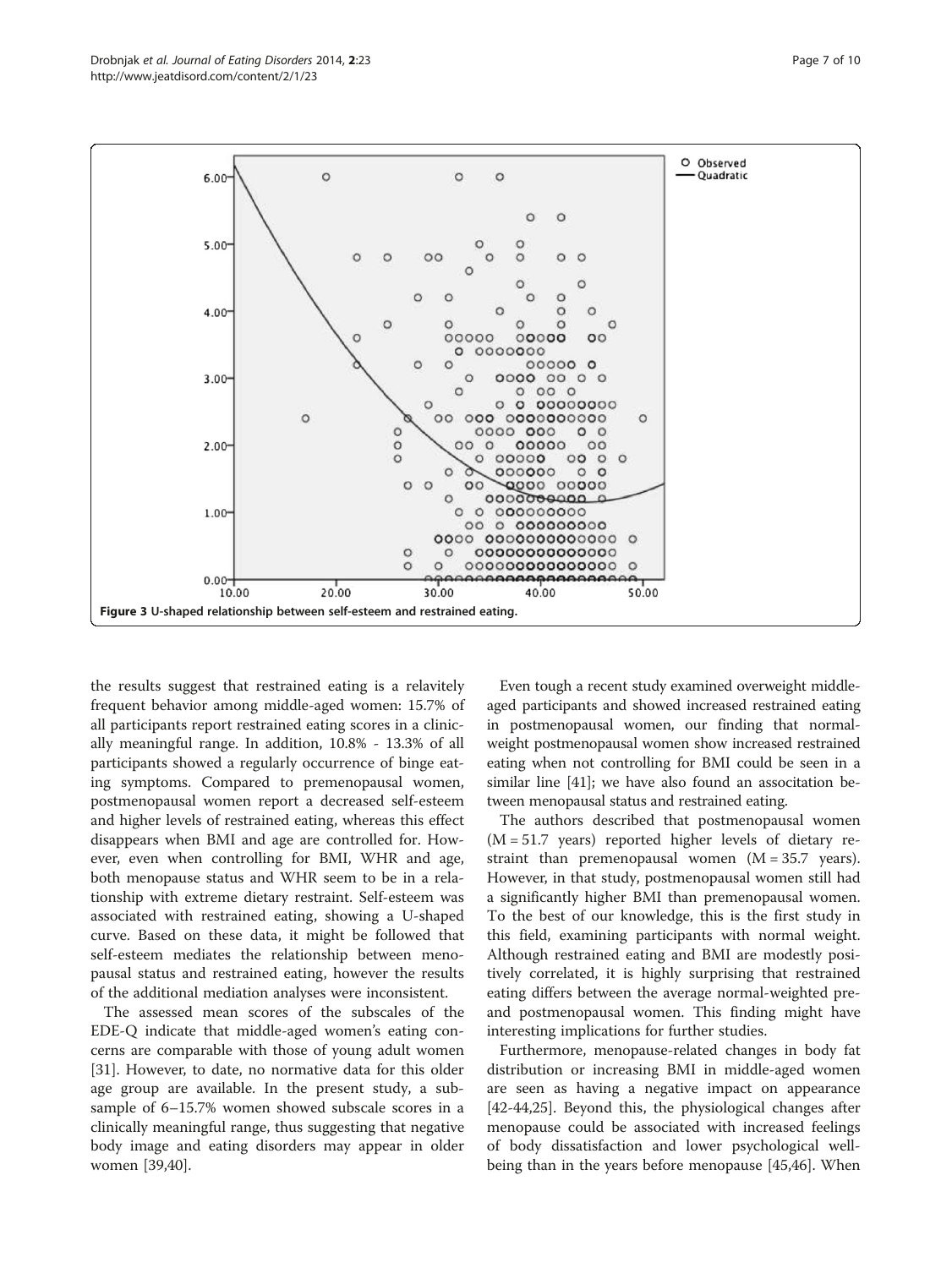internalized ideals of appearance no longer seem achievable [\[45](#page-9-0)], this may affect body image and eating behaviors. This effect seems to be even greater the more physical appearance is seen as an integral part of the self-concept [\[46\]](#page-9-0).

It is difficult to distinguish the association between menopause and restrained eating or BMI from age or age-related factors, such as sedentary lifestyle, slowed metabolism, or less sleep. All of these factors have independently been associated with weight gain [\[47\]](#page-9-0). Indeed, our data suggest that postmenopausal women showed higher restrained eating and, when controlling for BMI, WHR and age, only BMI seems to be in a modest positive relationship with restrained eating in middle-aged women. Previous research suggests positive [\[48](#page-9-0)], negative [\[49](#page-9-0)], or no relationships between BMI and restrained eating. However, in normal-weight groups, restrained eating and BMI seem to be positively associated [[48,50,51\]](#page-9-0). It might therefore follow that in normal-weight populations, restrained eating may serve as a marker for the tendency to overeat – which could then call for constant counter-regulation.

In younger women, several studies have shown that decreased self-esteem is a risk factor for developing disordered eating behavior [[22](#page-8-0)]. However, results regarding this relationship in middle-aged women have been inconsistent, with some suggesting a positive and some a negative relationship [[26,](#page-8-0)[52\]](#page-9-0). The U-shaped relationship found in the present study now suggests that low as well as high self-esteem might be associated with restrained eating, although the findings are more robust for the former. This finding seems to integrate the previous and seemingly contradictory results. Many women seem to link their self-esteem to their appearance. The realization that one is no longer able to fulfill societal ideals of appearance was found to have a negative impact on selfesteem [\[46\]](#page-9-0). Given that restrained eating is intended to maintain or decrease a particular weight [[22](#page-8-0)], and weight loss was found to improve self-esteem [[53](#page-9-0)], increased restrained eating could be regarded as a measure to raise self-esteem [[54](#page-9-0)].

However, the results should also be interpreted in light of the study's strengths and limitations. Online-based data collection allows access to a broad sample of participants as well as the assessment of data in a short period of time [[55\]](#page-9-0). Nevertheless, this is a cross-sectional study and the results should be interpreted with caution because our results show only associations without causal meanings; only longitudinal study might provide more conclusive answers to the question of whether menopausal status and self-esteem might cause disordered eating in middle-aged women. Furthermore, potential problems with online recruitment may occur. Online studies are based on self-reported data, which leads to the inability to verify the inclusion and exclusion criteria. In addition, individuals with high BMI or circumferences might not want to share this information, even if it is anonymous. For example, even tough we tried to provide a clear definition of the WHR measurement, it might be subjective what the "widest portion of the buttocks" is, and therefore cause biased results. Overall, the recruited participants might be a biased selective population. It could also explain why the BMI is in a normal weight range. In addition, mixing potential perimenopausal and postmenopausal women may have biased the results – a limitation which is due to our online assessment lacking an endocrine validation of menopausal status. We acknowledge that future and methodological more rigorous studies in this field might use endocrine assessments. However, with this initial investigation in this relatively large sample, endocrine analyses would not have been feasible.

Moreover, participants in this online study may have reported specific eating behaviors as a consequence of their educational and professional background.

## Conclusions

In conclusion, this study focused on menopausal status, self-esteem and eating patterns in middle-aged women, and in so doing, might shed light on this relatively understudied topic. It shows that not only women with diagnosed eating disorders may show eating-related changes, but also non-diagnosed, healthy, middle-aged and normal-weighted women may have increased scores, especially in restrained eating. It remains to be analyzed whether it is specifically menopausal status or other agerelated factors, which influence self-esteem in middleaged women. As described in a recent study, it can be hypothesized that menopausal transition could represent a window of vulnerability to eating-related changes [\[56](#page-9-0)]. In Western societies, menopausal transition is often perceived as a time of emotional and physical health impairment [\[43\]](#page-9-0). Independently, disordered eating is influenced by a multitude of bio-psycho-social factors [[24](#page-8-0)[,57](#page-9-0)]. Thus, while not every woman is necessarily predisposed to developing restrained eating patterns during her menopausal transition, her experienced self-esteem might influence this relationship. According to recent data, over 70% of women aged over 50 years report dissatisfaction with their current weight and shape, being compared to when they have younger [[58](#page-9-0)], likely, being vulnerable to develop disordered eating. This suggests that women in midlife might be particularly vulnerable to developing disordered eating behavior. Further studies could help identify specific risk groups for disordered eating in this age group, in order to develop prevention and treatment options for the most vulnerable. With increased ageing in our societies and stable youth-related norms of attractiveness, the demand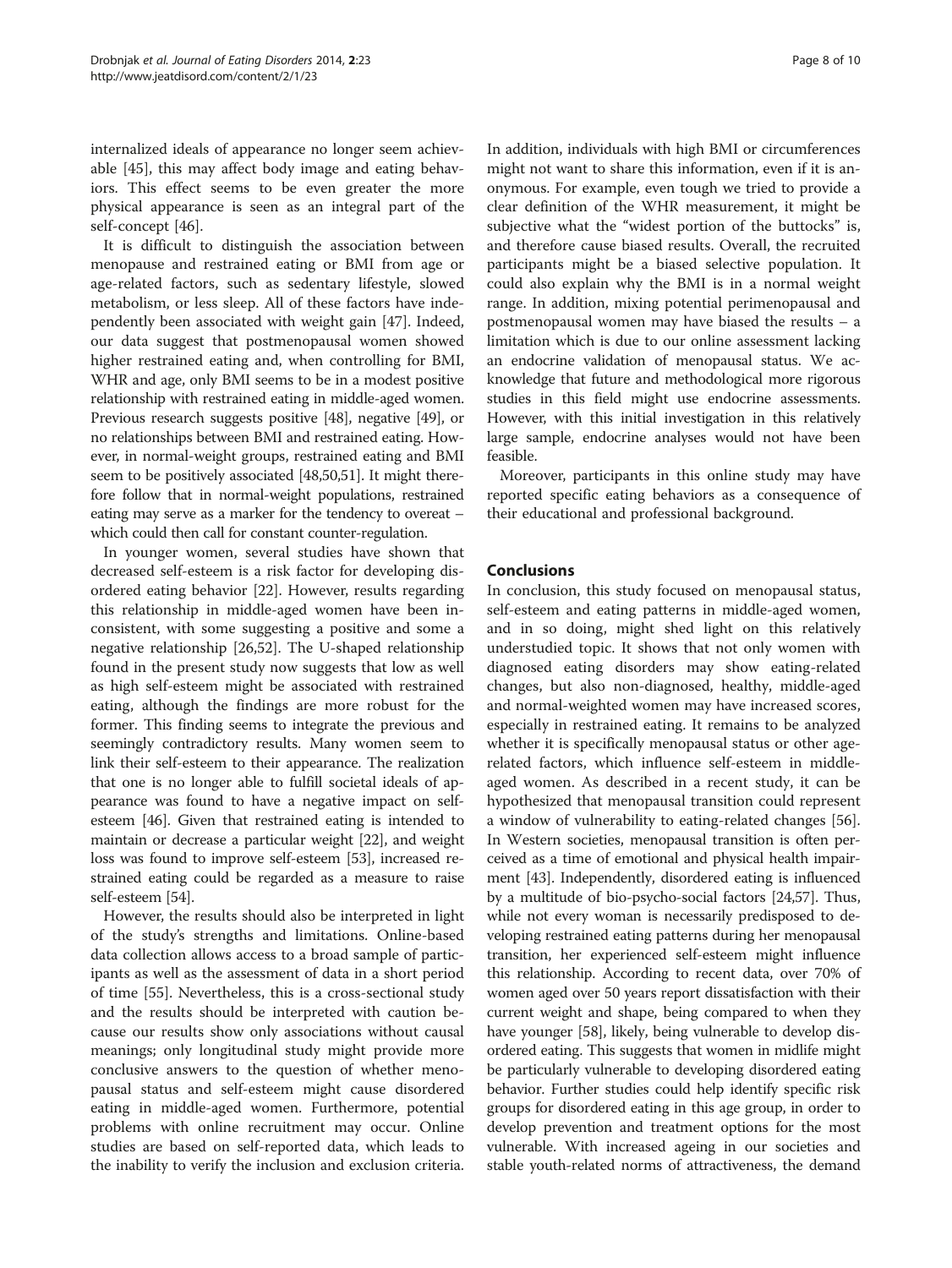<span id="page-8-0"></span>for such interventions might well increase over the coming years.

#### Competing interests

The authors declare that they have no competing interests.

#### Authors' contributions

SD designed the study, recruited the participants, analyzed the data and wrote the manuscirpt. SA helped to recruite the participants and analyze the data. BD supervized the data analysis and edited the manuscript. BTC was involved in the discussion of the data analysis and its implications. UE designed the study with SD, supervised it and edited the manuscript. She was the chief supervisor of the study and manuscript. All authors read and approved the final manuscript.

#### Acknowledgements

The authors would like to thank all the women who participated in this study. There were no funding sources for this project.

#### Author details

<sup>1</sup>Department of Psychology, Division of Clinical Psychology & Psychotherapy, University of Zurich, Binzmuehlestrasse 14/26, Zurich 8050, Switzerland. <sup>2</sup>Department of Psychology, Division of Clinical Psychology & Psychotherapy, Albert-Ludwigs University, Engelbergerstrasse 41, Freiburg 79106, Germany. <sup>3</sup>Institute of Medical Psychology in the Center for Psychosocial Medicine, University Hospital Heidelberg, Bergheimer Str. 20, Heidelberg 69115, Germany.

#### Received: 28 October 2013 Accepted: 14 August 2014 Published online: 14 October 2014

#### References

- 1. Slevec JH, Tiggemann M: Predictors of body dissatisfaction and disordered eating in middle-aged women. Clin Psychol Rev 2011, 31:515-524. doi: 10.1016/j.cpr.2010.12.002.
- 2. Wilson GT, Becker CB, Heffernan K: Eating disorders. In Child Psychopathology. 2nd edition. Edited by Mash EJ, Barkley RA. New York: Guilford Press; 2003:687–715.
- 3. Association AP: Diagnostic and Statistical Manual of Mental Disorders (4th ed. TR). Washington DC: Author; 2000.
- 4. Pereira RF, Alvarenga M: Disordered eating: identifying, treating, preventing, and differentiating it from eating disorders. Diabetes Spectrum 2007, 20:141-148.
- 5. Machado PPP, Machado BC, Gonçales S, Hoek HW: The prevalence of eating disorders not otherwise specified. Int J Eat Disord 2007, 40:212-217.
- 6. Zerbe K, Domnitei D: Eating disorders at middle age, part 1. Eat Disord Rev 2004, 15:1–3.
- 7. Procopio CA, Holm-Denoma JM, Gordon KH, Joiner TE: Two-three-year stability and interrelations of bulimotypic indicators and depressive and anxious symptoms in middle-aged women. Int J Eat Disord 2006, 39:312–319.
- 8. Cumella EJ, Kally Z: Comparison of middle-age and young women inpatients with eating disorders. Eat Weight Disord 2008, 13:183–190.
- 9. Cumella EJ, Kally Z: Profile of 50 women with midlife-onset eating disorders. Eat Disord 2008, 16:193–203. doi: 10.1080/10640260802016670.
- 10. Stice E, Ng J, Shaw H: Risk factors and prodromal eating pathology. J Child Psychol Psychiatry 2010, 51:518–525. doi: 10.1111/j.1469-7610.2010.02212.x.
- 11. Burger KS, Stice E: Relation of dietary restraint scores to activation of reward-related brain regions in response to food intake, anticipated intake, and food pictures. Neuroimage 2011, 55:233–239. doi: 10.1016/j. neuroimage.2010.12.009.
- 12. Field AE, Austin SB, Taylor CB, Malspeis S, Rosner B, Rockett HR, Gillman MW: Relation between dieting and weight change among preadolescents and adolescents. Pediatrics 2003, 112:900–906.
- 13. Stice E, Presnell K, Shaw H, Rohde P: Psychological and behavioral risk factors for onset of obesity in adolescent girls: a prospective study. J Consult Clin Psychol 2005, 73:195–202.
- 14. Nelson HD: Menopause. Lancet 2010, 371:760–770. doi: 10.1016/S0140-6736 (08)60346-3.
- Wing RR, Matthews KA, Kuller LH, Meilahn EN, Plantinga PL: Weight gain at the time of menopause. Arch Intern Med 1991, 151:97–102.
- 16. Polotsky HN, Polotsky AJ: Metabolic implications of menopause. Semin Reprod Med 2010, 5:426–434. doi: 10.1055/s-0030-1262902.
- 17. Swami V, Frederick DA, Aavik T, Alcalay L, Allik J, Anderson D: The attractive female body weight and female body dissatisfaction in 26 countries across 10 world regions: results of the international body project I. Pers Soc Psychol Bull 2010, 36:309-325. doi: 10.1177/0146167209359702.
- 18. Tunaley JR, Walsh S, Nicolson P: 'I'm not bad for my age': the meaning of body size and eating in the lives of older women. Ageing Society 1999, 19:741–759.
- 19. Koch PB, Mansfield PK, Thurau D, Carey M: "Feeling Frumpy": the relationship between body image and sexual response changes in midlife women. J Sex Res 2005, 42:215–223.
- 20. McCabe MP, Ricciardelli LA, James T: A longitudinal study of body change strategies of fitness center attendees. Fat Behav 2007, 8:492-496.
- 21. Thornton B, Moore S: Physical attractiveness contrast effect: implications for self-esteem and evaluations of the social self. Pers Soc Psychol Bull 1993, 19:474–480.
- 22. Stice E: Risk and maintenance factors for eating pathology: a meta-analytic review. Psychol Bull 2002, 28:825–848.
- 23. Leary MR, Baumeister RF: The nature and function of self-esteem: sociometer theory. Soc Psychol 2000, 32:1-62.
- 24. LePage ML, Crowther JH, Harrington EF, Engler P: Psychological correlates of fasting and vigorous exercise as compensatory strategies in undergraduate women. Eat Behav 2008, 9:423-429. doi: 10.1016/j.eatbeh.2008.06.002.
- 25. Tylka TL, Sabik NJ: Integrating social comparison theory and self-esteem within objectification theory to predict women's disordered eating. Sex Roles 2010, 63:18-31.
- 26. Green SP, Pitchard ME: Predictors of body image dissatisfaction in adult men and women. Soc Behav Pers 2003, 31:215–222.
- 27. Webster J, Tiggemann M: The relationship between women's body satisfaction and self-image across the life span: The role of cognitive control. J Genet Psychol 2003, 162:241–252.
- 28. WHO: Waist Circumference and Waist-Hip Ratio, Report of a WHO Expert Consultation. Geneva: World Health Organization (WHO); 2012.
- 29. Fairburn CG, Beglin SJ: Assessment of eating disorders: interview or self-report questionnaire? Int J Eat Disord 1994, 16:363-370.
- 30. Hilbert A, Tuschen-Caffier B, Karwautz A, Niederhofer H, Munsch S: Eating disorder examination-questionnaire. Evaluation der deutschsprachigen Übersetzung Diagnostica 2007, 53:144–154.
- 31. Mond JM, Hay PJ, Rodgers B, Owen C: Eating Disorder Examination Questionnaire (EDE-Q): norms for young adult women. Behav Res Ther 2006, 44:53–62.
- 32. Cooper Z, Fairburn CG: Refining the definition of binge eating disorder and nonpurging bulimia nervosa. Int J Eat Disord 2003, 34:S89-S95.
- 33. Carter JC, Stewart DA, Fairburn CG: Eating disorder examination questionnaire: norms for young adolescent girls. Behav Res Ther 2001, 39:625–632.
- 34. Janich H, Boll T: Übersetzung des Self-Esteem Fragebogens von Rosenberg (1965). Trier: Universität Trier, Fachbereich I – Psychologie; 1982. unpublished manuscript.
- 35. Rosenberg M: Society and the Adolescent Self-Image. Princeton, N.J.: Princeton University Press; 1965.
- 36. Baron RM, Kenny DA: The moderator-mediator variable distinction in social psychological research: conceptual, strategic, and statistical considerations. J Pers Soc Psychol 1986, 51:1173–1182.
- 37. Sobel ME: Asymptotic confidence intervals for indirect effects in structural equation models. In Sociological Methodology. Edited by Leinhardt S. Washington, DC: American Sociological Association; 1982:290–312.
- 38. Preacher KJ, Hayes AF: SPSS and SAS procedures for estimating indirect effects in simple mediation models. Behav Res Method Ins Comp 2004,  $36:727-731$
- 39. Gadalla TM: Eating disorders and associated psychiatric comorbidity in elderly Canadian women. Arch Womens Ment Health 2008, 11:357–362. doi: 10.1007/s00737-008-0031-8.
- 40. Mangweth-Matzek B, Rupp CI, Hausmann A, Assmayr K, Mariacher E, Kemmler G, Whitworth AB, Biebl W: Never too old for eating disorders or body dissatisfaction: A community study of elderly women. Int J Eat Disord 2006, 39:583–586.
- 41. Copeland AL, Martin PD, Geiselman PJ, Rash CJ, Kendzor DE: Predictors of pretreatment attrition from smoking cessation among pre- and postmenopausal, weight-concerned women. Eat Behav 2006, 7:243–251.
- 42. McKinley NM: The developmental and cultural contexts of objectified body consciousness: a longitudinal analysis of two cohorts of women. Dev Psychol 2006, 42:679–687.